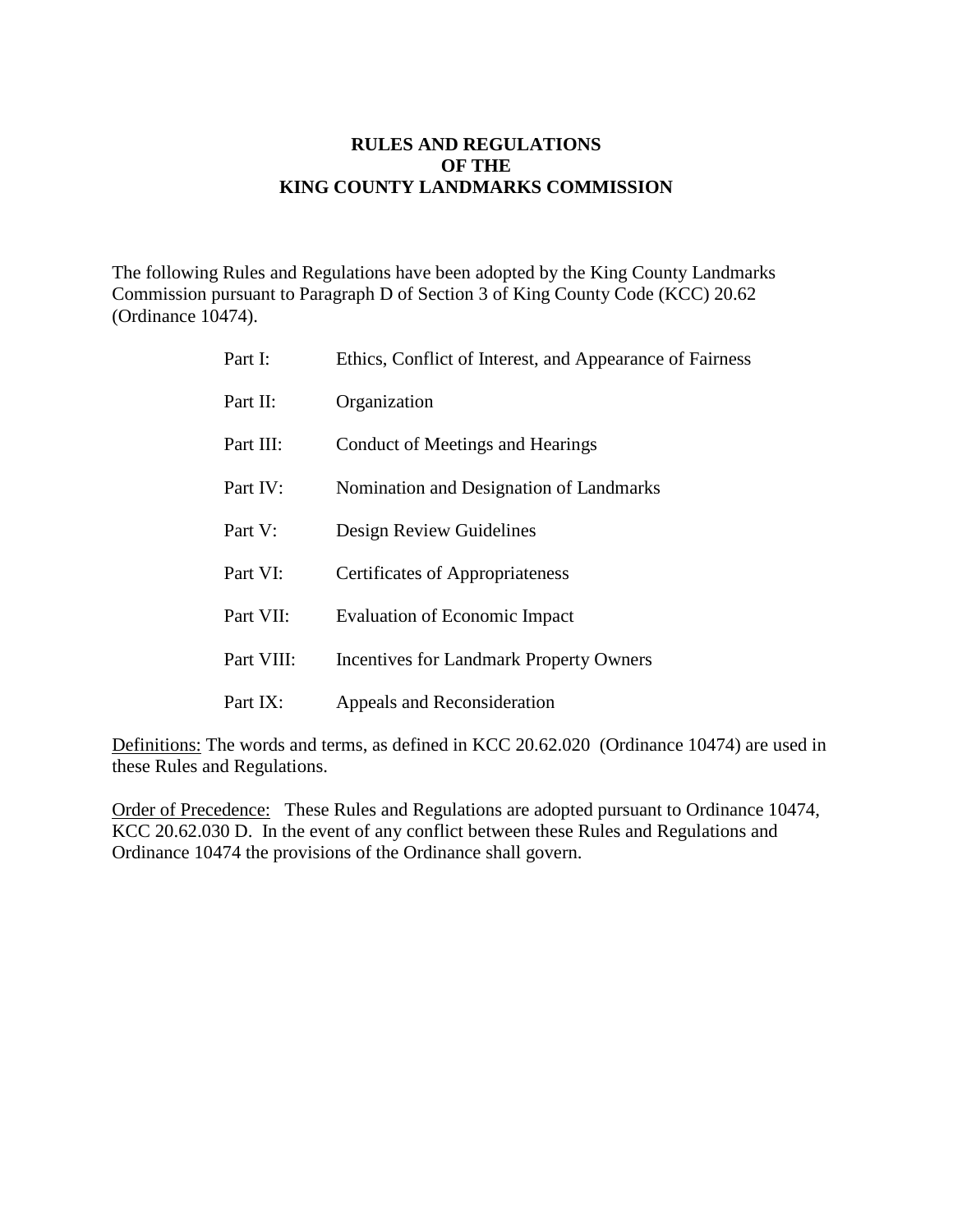Rules and Regulations of the King County Landmarks Commission Adopted March 22, 2018 Page 2 of 20

### **PART I: ETHICS, CONFLICT OF INTEREST AND APPEARANCE OF FAIRNESS**

- A. The members of the King County Landmarks Commission (Commission) shall be governed by the King County Code of Ethics, KCC Chapter 3.04 as hereafter amended (KCC 20.62.030D). The purpose of this Part I is to provide specific guidance to commissioners in the application of the Code of Ethics to the business of the Commission.
- B. In their capacity as members of the Commission, commissioners will avoid particpating in deliberations or acting on any matter in which there exists either a conflict of interest or the appearance of a conflict of interest.
	- 1. Conflict of interest or a perceived conflict of interest shall be deemed to exist with respect to any matter:
		- a. In which the commissioner or any member of his or her immediate family<sup>[1](#page-1-0)</sup> has a direct financial interest.
		- b. Which will directly involve (e.g. grants, contracts, landmark designation, Certificate of Appropriateness, special tax valuation) any organization in which the Commissioner is a director of officer or has within one year been a director or officer.
	- 2. No commissioner shall communicate with or attempt to influence any other commissioner concerning any matter before the Commission, or which may reasonably be expected to come before the Commission, in which such commissioner has a conflict of interest or a perceived conflict of interest.
- C. Commissioners must decide any quasi-judicial matters<sup>[1](#page-1-1)</sup> brought before the Commission only on the basis of the public record and such things on which they may properly take judicial notice. Commissioners should avoid all  $ex$  parte<sup>2</sup> communications concerning any quasi-judicial proceeding.
	- 1. Quasi-judicial matters which may come before the Commission are:
		- a. Landmark nominations

 $\overline{a}$ 

b. Certificate of Appropriateness applications

<span id="page-1-1"></span><span id="page-1-0"></span><sup>&</sup>lt;sup>1</sup> "Immediate family" spouse, dependent children, and other dependent relatives if living in his or her household. (K.C.C. 3.04.17H)

<span id="page-1-2"></span><sup>&</sup>lt;sup>2</sup> "Quasi-judicial" is a term applied to the action of public administrative officers who are required to investigate facts or ascertain the existence of facts and draw conclusions from them, as a basis for their official action, and to exercise discretion of a judicial nature.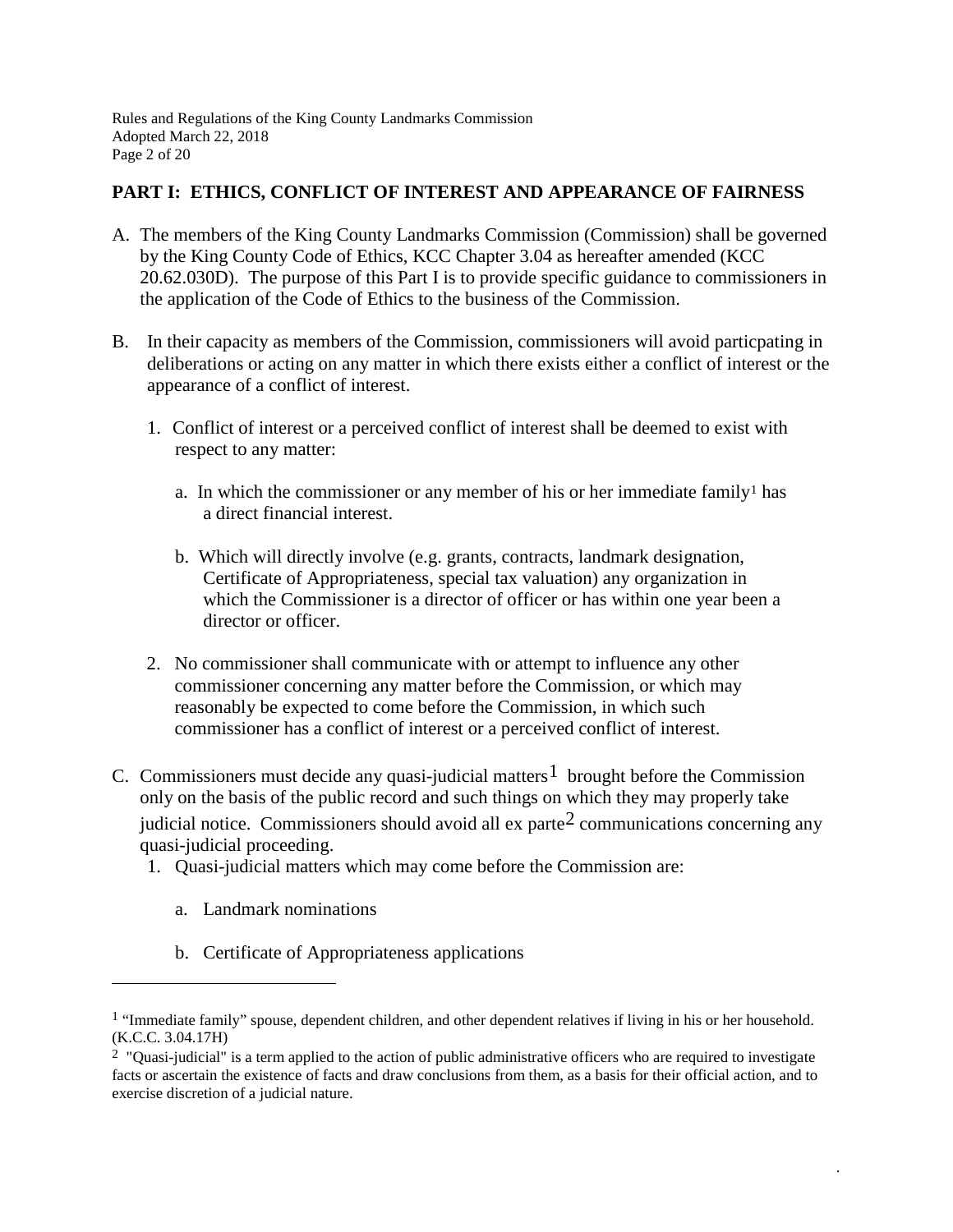Rules and Regulations of the King County Landmarks Commission Adopted March 22, 2018 Page 3 of 20

- c. Special valuation for historic property applications. (When the Commission sits as a "Local Review Board" under 84.26 RCW)
- 2. An "ex parte" communication refers to information received by a commissioner outside of the official proceeding on the matter.
	- a. Commissioners are encouraged to view the property which is the subject of the proceeding. The fact of such visit should be reported at the hearing and made a part of the record.
	- b. If a commissioner receives information outside of the public proceeding he or she should report the receipt of such information and the nature of such information for the record. If the information was received in tangible form it should be made a part of the record.
- 3. In their deliberations commissioners may take "judicial notice"[3](#page-2-0) of any commonly known fact even if not made a part of the record. (e.g. the laws of the state, historical events, the constitution, the course of nature, geographical features, etc.)

# **PART II: ORGANIZATION**

- A. Chair and Vice Chair. The Chair of the Commission shall be a member of the Commission and shall be elected annually by the regular commission members. At its regular meeting in the month of January of each year the regular members of the Commission shall elect from among members of the Commission a Chair and a Vice Chair. The Vice Chair shall act for the Chair in his or her absence or unavailability and shall perform such additional duties as may be delegated to him or her by the Chair.
- B. Standing Committees. Standing committees shall consist of three to five members of the Commission appointed by the Chair.
- C. Ad Hoc Committees. From time to time the Chair may appoint or the Commission may establish committees for special purposes. Such committees may include members of the Commission and non members, provided however, the Commission shall not delegate any of its powers to any Committee which includes non members of the Commission.
- D. Membership on Other Committees. The Chair may from time to time appoint members of the Commission as Commission representatives to joint committees made up of

<span id="page-2-0"></span> <sup>3&</sup>quot;Judicial Notice" is that which is so notorious that everybody, including judges, knows about it.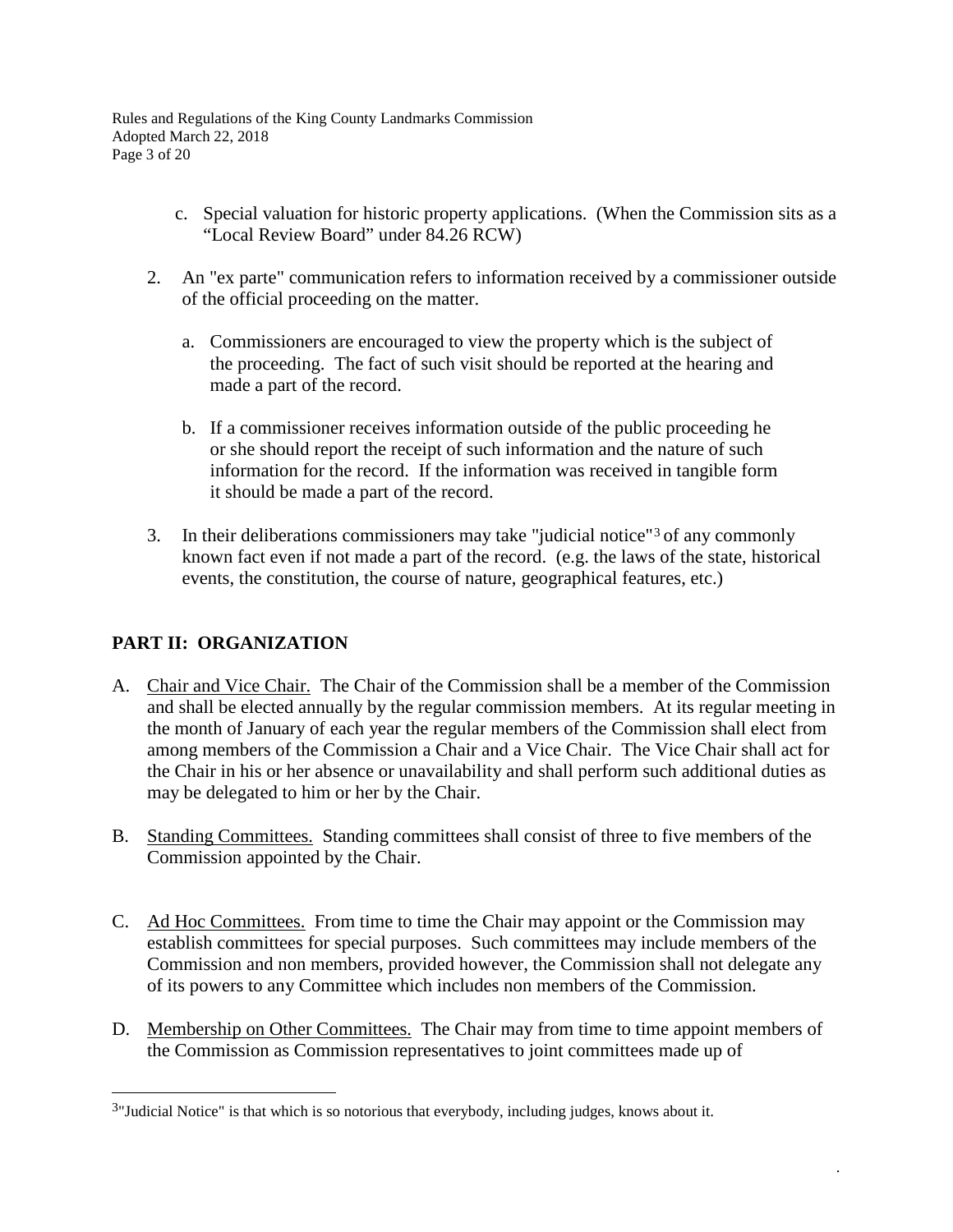Rules and Regulations of the King County Landmarks Commission Adopted March 22, 2018 Page 4 of 20

representatives of other public and private organizations. If any member so appointed is authorized to make commitments on behalf of the Commission such appointment and the extent of his or her authority shall be subject to confirmation by the Commission.

- E. Commission Acts Collectively. The Commission acts as a body. No individual commissioner has authority to act in his or her individual capacity. Individual commissioners may, from time to time, be delegated specific authority to act for and on behalf of the Commission. The Chair is the official spokesperson for the Commission, except to the extent he or she may delegate specific matters to other commissioners.
- F. Correspondence. Under the direction of the Commission, the Historic Preservation Officer or his or her designee shall conduct all official correspondence. Correspondence with elected public officials will be signed by the Chair, or his or her designee.

# **PART III: CONDUCT OF MEETINGS AND HEARINGS**

- A. Procedures. Meetings will be conducted in accordance with the Procedures of Small Boards in Robert's Rules of Order, Newly Revised, except to the extent that they are in conflict with Ordinance 10474 and these Rules and Regulations.
- B. Presiding Officer. The Chair of the Comission shall act as presiding officer, or, in the absence of the Chair, the Vice Chair. In the absence of both the Chair and the Vice Chair, the Commission shall elect one of its members to act as presiding officer. During the course of quasi-judicial proceedings, the Chair of the Commission shall act as presiding officer and rule on all procedural matters, including objections, requests, and motions brought by participants in the quasi-judicial proceeding, and shall regulate the course of the hearing and the admission of evidence. In the absence of the Chair, the Vice-Chair shall perform these duties, and in the absence of both the Chair and the Vice-Chair, the Commission shall select one of its members to act as presiding officer.
- C. Quorum. A majority of the currently appointed and confirmed regular members of the Commission shall constitute a quorum for the transaction of business. A special member of the Commission shall be counted in determining the number required for a quorum and shall be counted as a part of a quorum for the vote on any matter involving the designation or control of landmarks and in determination of the special tax valuation for historic properties within the municipality from which such special member was appointed.
- D. Absence of a Quorum. No official business shall be conducted by the Commission in the absence of a quorum. However, the commissioners present may, if the meeting agenda has not been completed, establish a time and place for an adjourned meeting.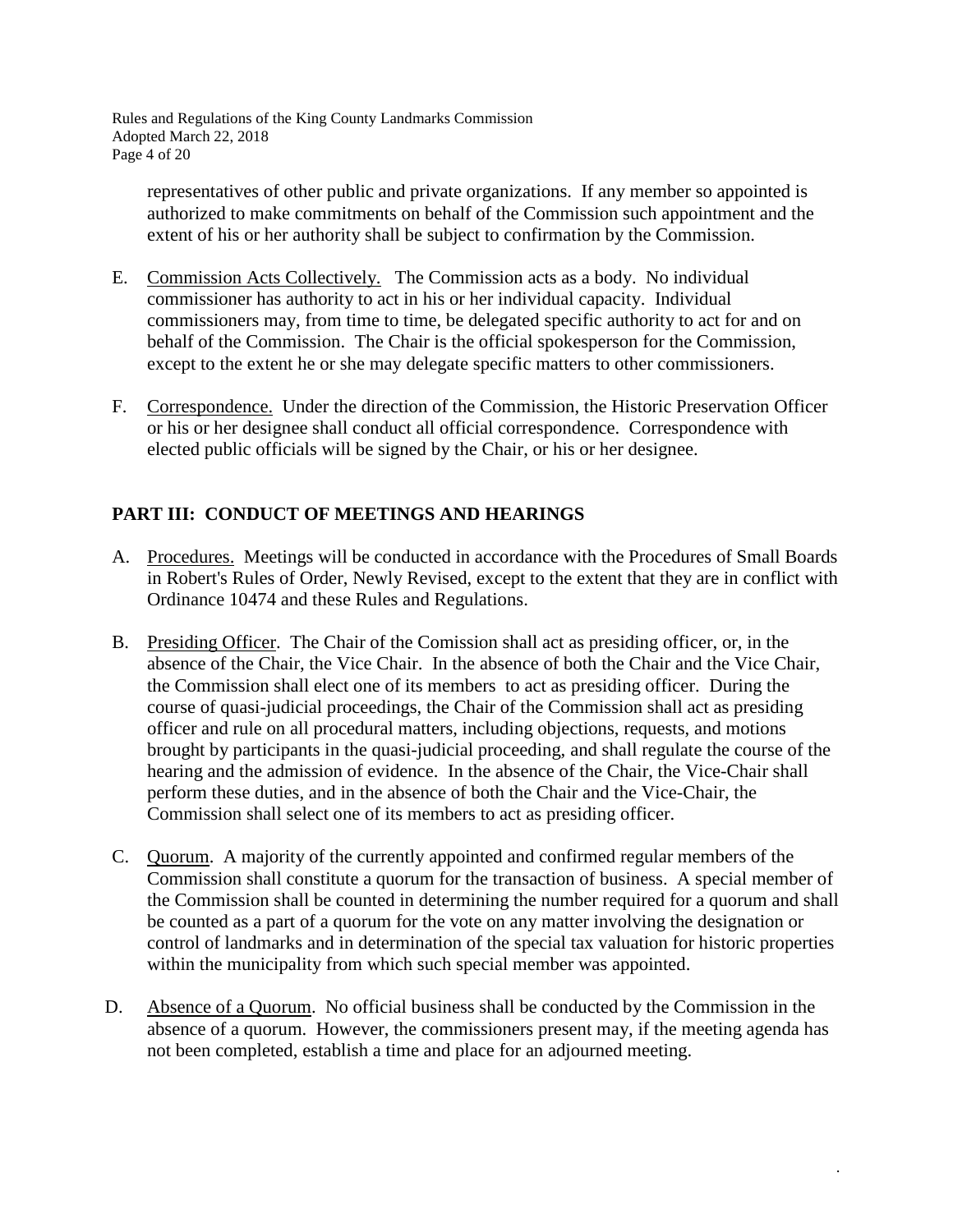Rules and Regulations of the King County Landmarks Commission Adopted March 22, 2018 Page 5 of 20

- E. Attendance. Commissioners shall notifiy the Historic Preservation Officer or the Chair if they are unable to attend a meeting. Such notice shall be made as far in advance of the meeting as possible. Three or more unexcused absences within a 12 month period shall constitute grounds for dismissal from the Commission.
- F. Scheduling of Meetings.
	- 1. The Commission shall hold regular monthly meetings on the fourth Thursday of each month.
	- 2. Where no business is scheduled to come before the Commission seven days before the scheduled monthly meeting, the Chair of the Commission may cancel the meeting.
	- 3. The Chair may change the date, time and location of the regular monthly meeting not less than seven days before the scheduled monthly meeting and not less than seven days before the changed meeting date.
	- 4. Notice of the cancellation or rescheduling of a regular meeting shall be published not less than six days before the scheduled meeting and not less than six days before the changed meeting date.
- G. Special Meetings. A special meeting may be held at the call of the Chair or at the written request of three commissioners.
	- 1. Notice of a special meeting must be delivered personally or by regular or e-mail, at least 24 hours before the time of such meeting as specified in the notice, to each commissioner; and to each local newspaper of general circulation and to each local radio or television station which has on file with the Commission a written request to be notified of such special meeting or of all special meetings.
	- 2. The call and notice of the special meeting shall specify the time and place of the meeting and the business to be transacted. The Commission shall not take final action on any matter not specified in such notice.
	- 3. Written notice may be dispensed with as to any commissioner who is actually present at the meeting at the time it convenes or who, prior to the time the meeting convenes, files with the Historic Preservation Officer a written waiver of notice. Such waiver may be given by e-mail or FAX.
	- 4. Notices provided in this Section may be dispensed with in the event a special meeting is called to deal with an emergency involving injury or damage to persons or property or the likelihood of such injury or damage, when time requirements of such notice would make notice impractical and increase the likelihood of such injury or damage.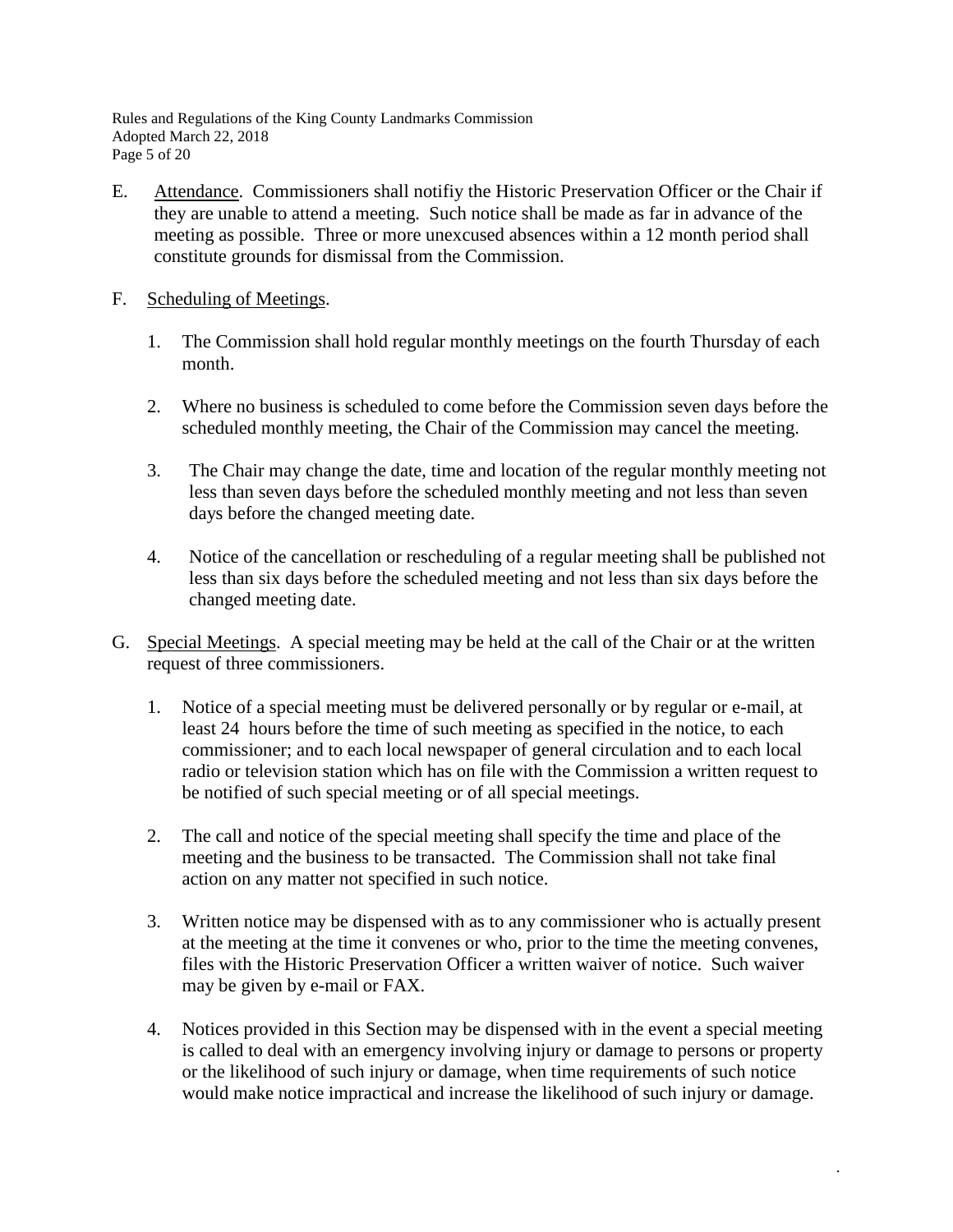Rules and Regulations of the King County Landmarks Commission Adopted March 22, 2018 Page 6 of 20

- H. Notification of Meetings. The Historic Preservation Officer shall cause notice of any meeting or hearing or of the cancellation, rescheduling, or adjournment of any meeting or hearing to be mailed to any persons or organizations who have requested in writing that they be notified. Such request may be for all meetings of the Commission or for only those meetings with certain subjects on the agenda.
- I. Open Meetings. All meetings of the Commission shall be open to the public
- J. Public Hearings. A public hearing is a meeting or part of a meeting of the Commission held for the purpose of receiving information from the public on a matter on the Commission agenda.
	- 1. A public hearing shall be held prior to a decision of the Commission on: the designation of a landmark, including, but not limited to, amendments and terminations of designation; a request for a Certificate of Appropriateness, except requests for a Type I Certificate, unless referred to the Commission by the Historic Preservation Officer or on an appeal by the applicant from an adverse decision of the Historic Preservation Officer; and, when sitting as a Local Review Board for purposes related to 84.26 RCW , (Special Valuation for Historic Properties). The Commission may, at its discretion, hold public hearings on other matters on which it desires general public input.
	- 2. It is the policy of the Commission, to the extent practicable, to conduct public hearings concerning the designation of property as a landmark, Certificates of Appropriateness and the Special Valuation of Historic Properties in the community in which the property is located.
	- 3. The Applicant for a landmark designation, amendment or termination, Certificate of Appropriateness, or Special Valuation, and the owner, if not the applicant, will be allotted reasonable time to present their case. Applicants or owners may speak through a personal representative.
	- 4. The order of speaking at a public hearing may be determined at the discretion of the Chair, however the following order shall generally apply:

- a. Staff and Commission's experts
- b. Applicant and Applicant's experts
- c. Owner and Owner's experts
- d. Members of the public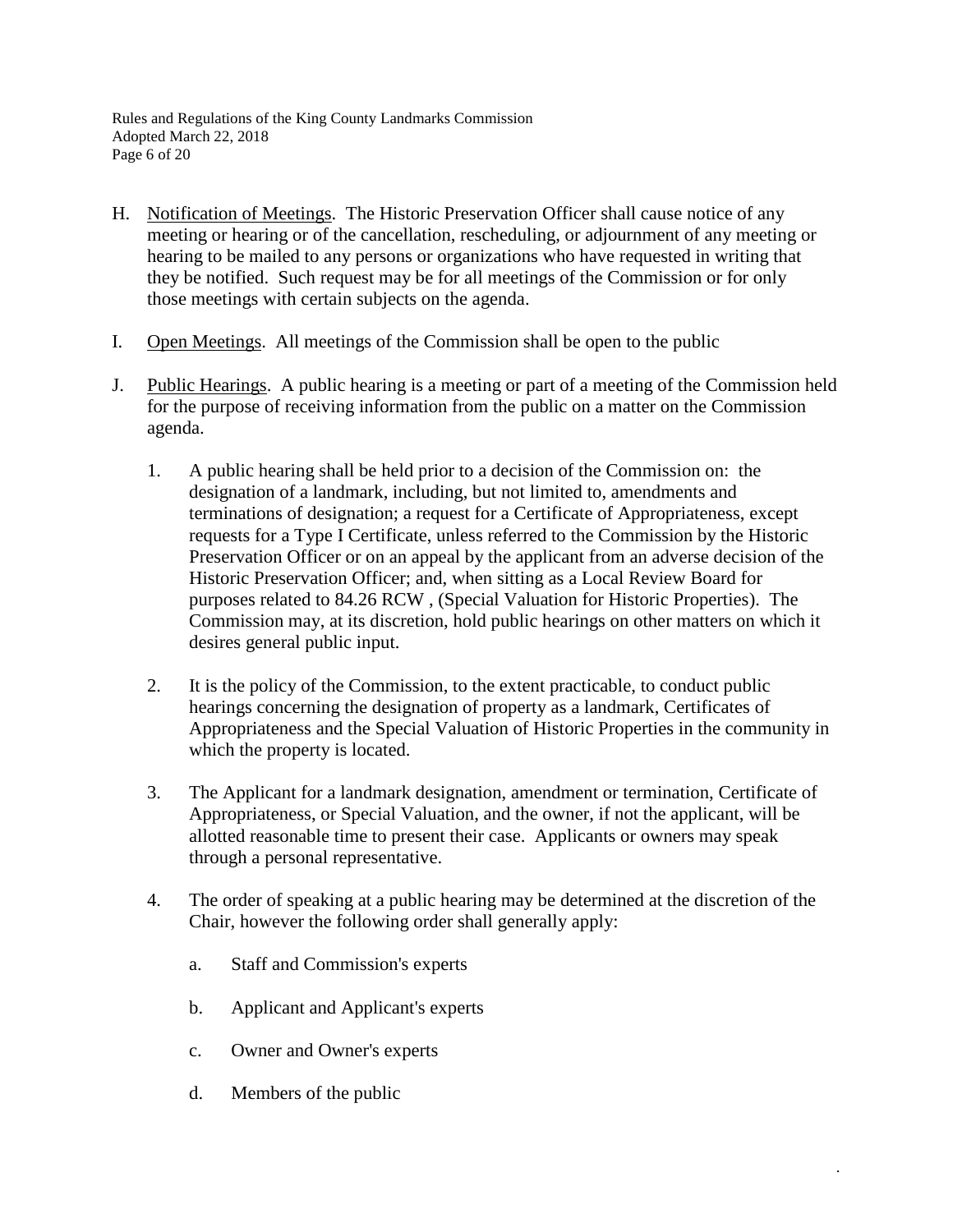Rules and Regulations of the King County Landmarks Commission Adopted March 22, 2018 Page 7 of 20

- e. Applicant and Owner have five minutes at the end of the hearing to summarize and close
- 5. The Chair may limit the time for public comment (e.g. three minutes per speaker) but may not prevent relevant public comment by any person making a timely request to speak unless such person is disorderly or attempts to disrupt the meeting.
- 6. The Chair shall maintain order at all public hearings. The Chair may request any persons who are disorderly or attempt to disrupt the meeting to leave the meeting and may, if necessary, adjourn the meeting until order can be restored.
- K. Minutes. The Historic Preservation Officer shall keep, or cause to be kept, minutes of all meetings of the Commission, showing the actions of the Commission on each question. The minutes shall be filed in the office of the Historic Preservation Officer and shall be public records.
- L. Electronic Recording of Proceedings. At all public meetings of and hearings before the Commission, all oral proceedings shall be electronically recorded. Such recordings shall be filed with the minutes of the meeting.
- M. Training Sessions. The Commission may, from time to time, hold training sessions or workshops for the purpose of training or education at which no minutes need be kept or electronic recordings made. Such meetings are open to the public but no notice need be made.
- N. Executive Session. At the request of any commissioner, the Commission may go into executive session to discuss personnel matters or matters pertaining to potential or actual litigation.

### **PART IV: NOMINATION AND DESIGNATION OF LANDMARKS**

- A. Nominations shall be made on the King County Landmark Registration Form which shall be furnished by the Historic Preservation Officer upon request.
- B. National Park Service Bulletin #16A, *How to Complete the National Register Registration*  National *Form*, and related NPS bulletins on specific property types as appropriate, shall serve as technical guidance in the preparation of King County Landmark Registration Forms.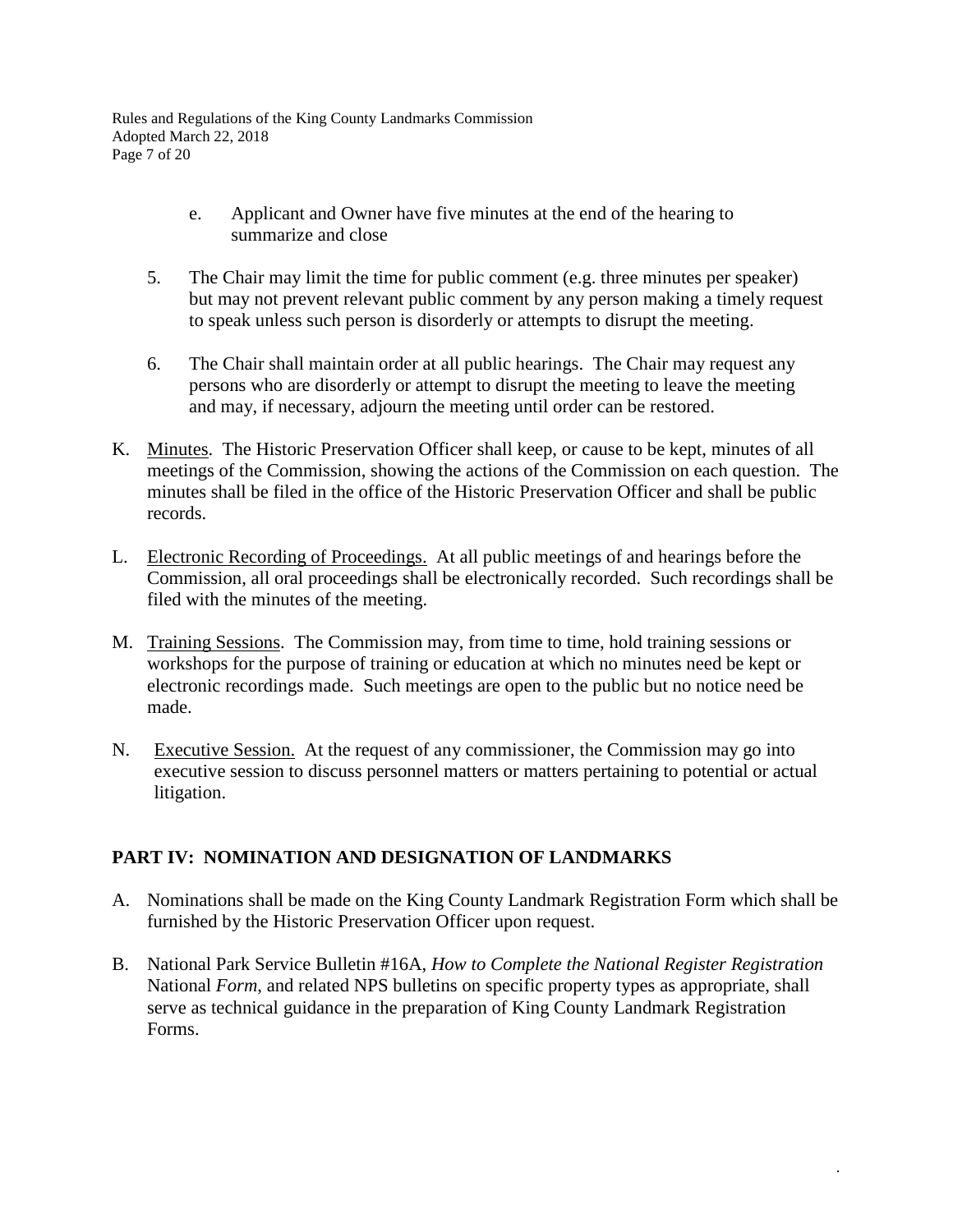Rules and Regulations of the King County Landmarks Commission Adopted March 22, 2018 Page 8 of 20

- C. National Park Service Bulletin #15, *How to Apply National Register Criteria for Evaluation*, shall serve as technical guidance for interpreting the landmark designation criteria contained in KCC 20.6B.070.
- D. Landmark Registration Forms for Historic Districts shall contain a brief description and identify specific features of significance for all contributing properties within the district. Contributing properties are defined as historic resources that are directly associated with the period of historic significance with which the district is associated, and which possess strong historic association and/or continue to exhibit good integrity of design, materials, association, setting, feeling, and location. All other properties in the district shall be considered non-contributing properties, and are defined as those properties which are not associated with the period of significance or, if historic, have been substantially altered and do not possess physical integrity. A non-contributing property shall not be considered a feature of significance pursuant to the provisions of KCC 20.62.070, however, such property may be subject to voluntary provisions of any district design guidelines that are adopted by the Commission pursuant to Part V below.
- E. All nominations shall be filed with the Historic Preservation Officer and shall include all data required by the Commission.
- F. The Historic Preservation Officer shall review all nominations submitted. When the Historic Preservation Officer is satisfied that the nomination contains sufficient information and complies with KCC 20.62 and the requirements of these Rules and Regulations, the Historic Preservation Officer shall notify the owner of the property, the person submitting the nomination and any interested persons of record, and set a date for a public hearing on the nomination not less than 30 or more than 45 days from the date of such notice.. Such notice shall conform to the requirements of KCC 20.62.50C.
- G. In the event the Historic Preservation Officer or any member of the Commission has reason to believe that immediate action is necessary to prevent destruction, demolition or defacing of an historic resource, the public hearing on a nomination may be held less than 30 days from the day of the notice to the owner provided in **Part III** above, provided that the notice shall so state and shall set forth the reasons for such shortening of time.
- H. A special meeting, pursuant to **Part III. G.** above of these Rules and Regulations, may be called for the purpose of hearing any such nomination.
- I. In order to give all interested persons an opportunity to be heard, the Commission may, at the hearing held less than 30 days from the date of notice to the owner, make a preliminary determination of significance and continue the hearing to a date more than 30 days from such notice to receive further testimony before rejecting or approving the nomination.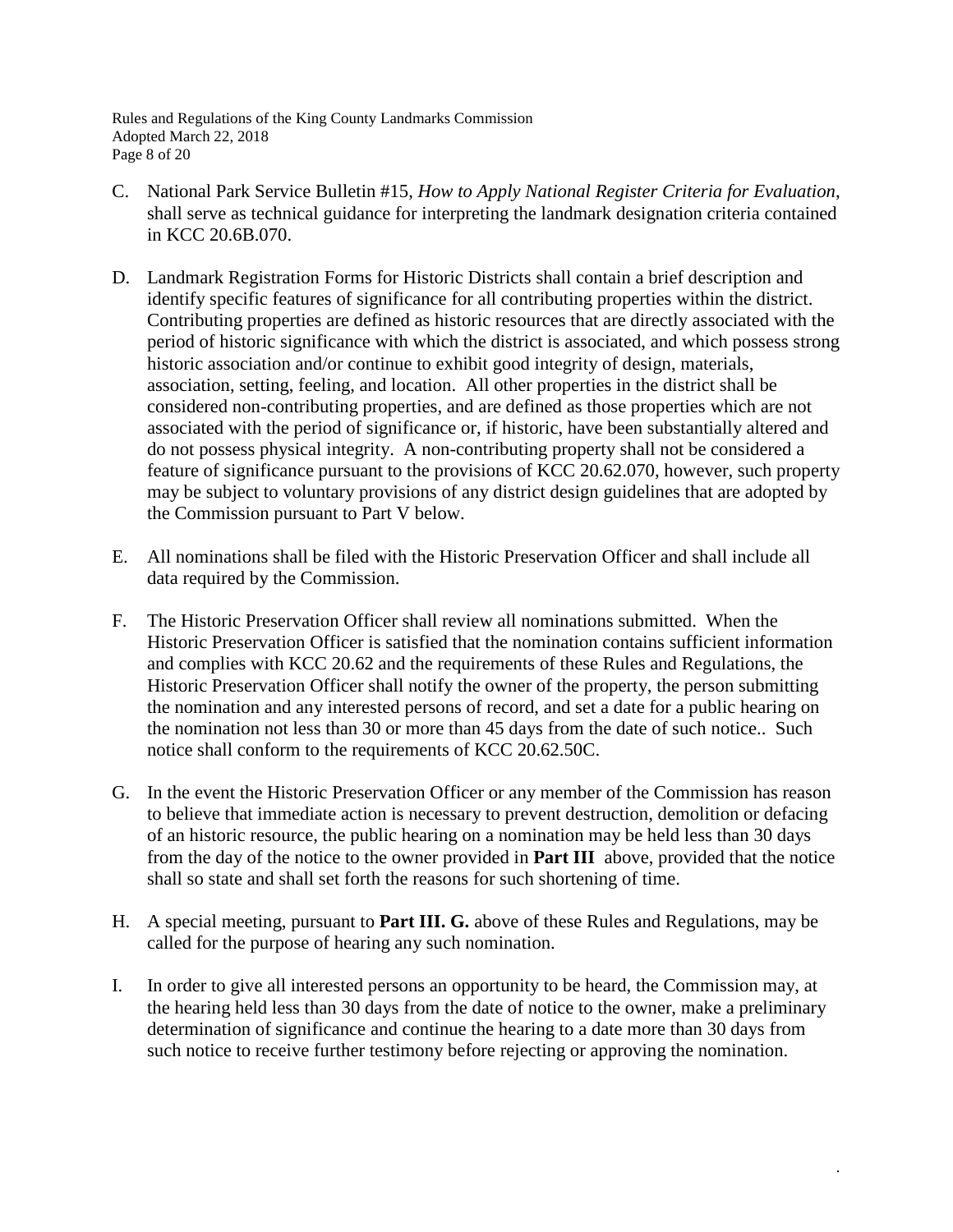Rules and Regulations of the King County Landmarks Commission Adopted March 22, 2018 Page 9 of 20

J. Landmark designations may be terminated if a property meets one of the following grounds for termination, provided these grounds are not the result of intentional or willful neglect:

1. The property has ceased to meet the criteria originally used for designation because the qualities which caused it to be designated have been lost or destroyed; or 2. Additional information shows that the property does not meet any criteria for designation.

- K. Requests for termination of landmark designation shall be filed with the Historic Preservation Officer and may only be submitted with the permission of the owner of the landmark. The request shall include the grounds for termination. The Historic Preservation Officer shall review all termination requests submitted. When the Historic Preservation Officer is satisfied that the request contains sufficient information and complies with KCC 20.62 and the requirements of these Rules and Regulations, the Historic Preservation Officer shall notify the owner of the property, the person submitting the original nomination and any interested persons of record, and set a date for a public hearing on the termination not less than 30 or more than 45 days from the date of such notice. Such notice shall conform to the requirements of KCC 20.62.50C.
- L. Whenever the commission approves the termination of landmark designation, it shall, within fourteen calendar days of the public meeting at which the decision is made, issue a written termination report, which shall include:

1. The boundaries of the designated resource and such other description of the resource sufficient to identify its ownership and location; and

2. Findings of fact and reasons supporting the termination with specific reference to the criteria for designation in K.C.C. 20.62.040.

- M. Whenever the commission rejects the termination of a landmark designation, it shall, within fourteen calendar days of the public meeting at which the decision is made, issue a written decision including findings of fact and reasons supporting its determination that the landmark continues to meet criteria in K.C.C. 20.62.040.
- N. A copy of the commission's termination report or decision rejecting a termination shall be delivered or mailed to the owner, to interested persons of record and the director within five working days after it is issued. If the commission approves a termination, it shall include in the notice to the director a statement that K.C.C. 20.62.080 no longer applies to the subject historic resources.
- O. If the commission approves a landmark termination, a copy of the commission's termination report shall be recorded with the records and licensing services division, or its successor agency, together with a legal description of the previously designated resource and notification that K.C.C. 20.62.080 and 20.62.130 no longer apply.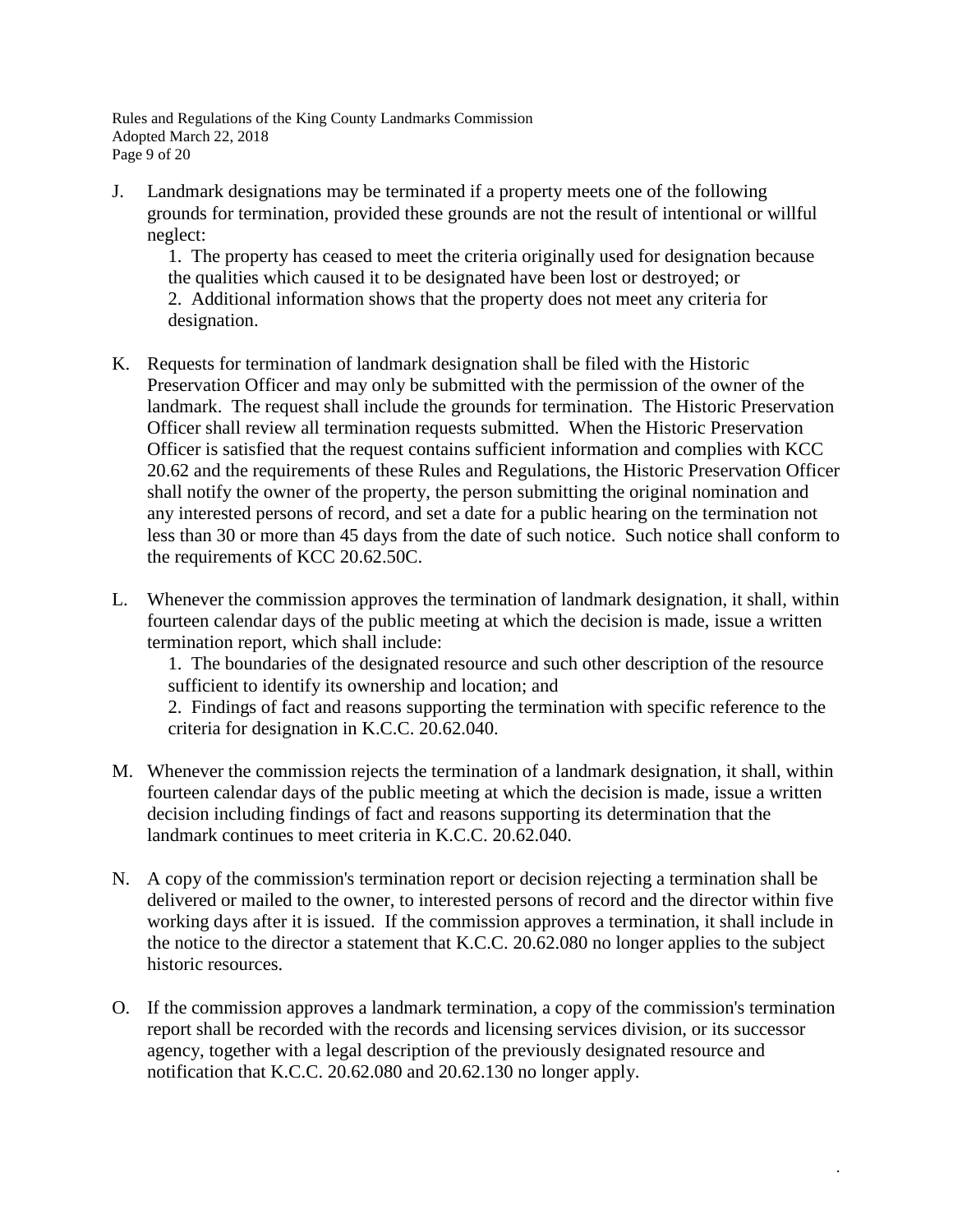Rules and Regulations of the King County Landmarks Commission Adopted March 22, 2018 Page 10 of 20

## **PART V: DESIGN REVIEW GUIDELINES**

- A. *The Secretary of the Interior's Standards for the Treatment of Historic Properties (as* amended 1996), and supplemental National Park Service and Advisory Council on Historic Preservation standards and guidelines that address specific property types where appropriate, shall serve as the guidelines for review of applications for Certificates of Appropriateness by the Commission, unless specific design guidelines have been otherwise adopted by the Commission.
- B. The Commission may adopt specific design guidelines for review of applications for Certificates of Appropriateness in historic districts at its discretion. The design guidelines shall be consistent with the *Secretary of the Interior's Standards for the Treatment of Historic Properties* (as amended 1996). The Commission shall adopt and follow the design guidelines in considering Certificates of Appropriateness applications affecting features of significance within an historic district.
	- 1. The design guidelines may address building orientation and siting, lot coverage, massing and dimensions, materials, building forms, fenestration, paint colors, signage, parking, landscaping, street furniture, new construction, and other aspects of the physical environment that may affect the integrity of the historic district, as consistent with the features of significance identified in the preliminary determination of significance or the designation report.
	- 2. Development of design guidelines shall be conducted in consultation with property owners in the district. Specific procedures for development of the guidelines shall be established on a case by case basis for each historic district.
	- 3. Following adoption of the design guidelines by the Commission, copies shall be provided to owners of all properties within the historic district.

### **PART VI: CERTIFICATES OF APPROPRIATENESS**

A. A Certificate of Appropriateness must be obtained from the Commission before any alterations can be made to the features of significance of a landmark as set forth in the preliminary determination of significance or as specified in the designation report. This requirement shall apply whether or not the proposed alteration requires a building or other permit. A Certificate of Appropriateness shall be valid for three years from the date of issuance unless the Commission grants an extension; provided however that Certificates of Appropriateness for actions subject to permits issued by the local permitting agency shall be valid for the life of the permit issued by that agency.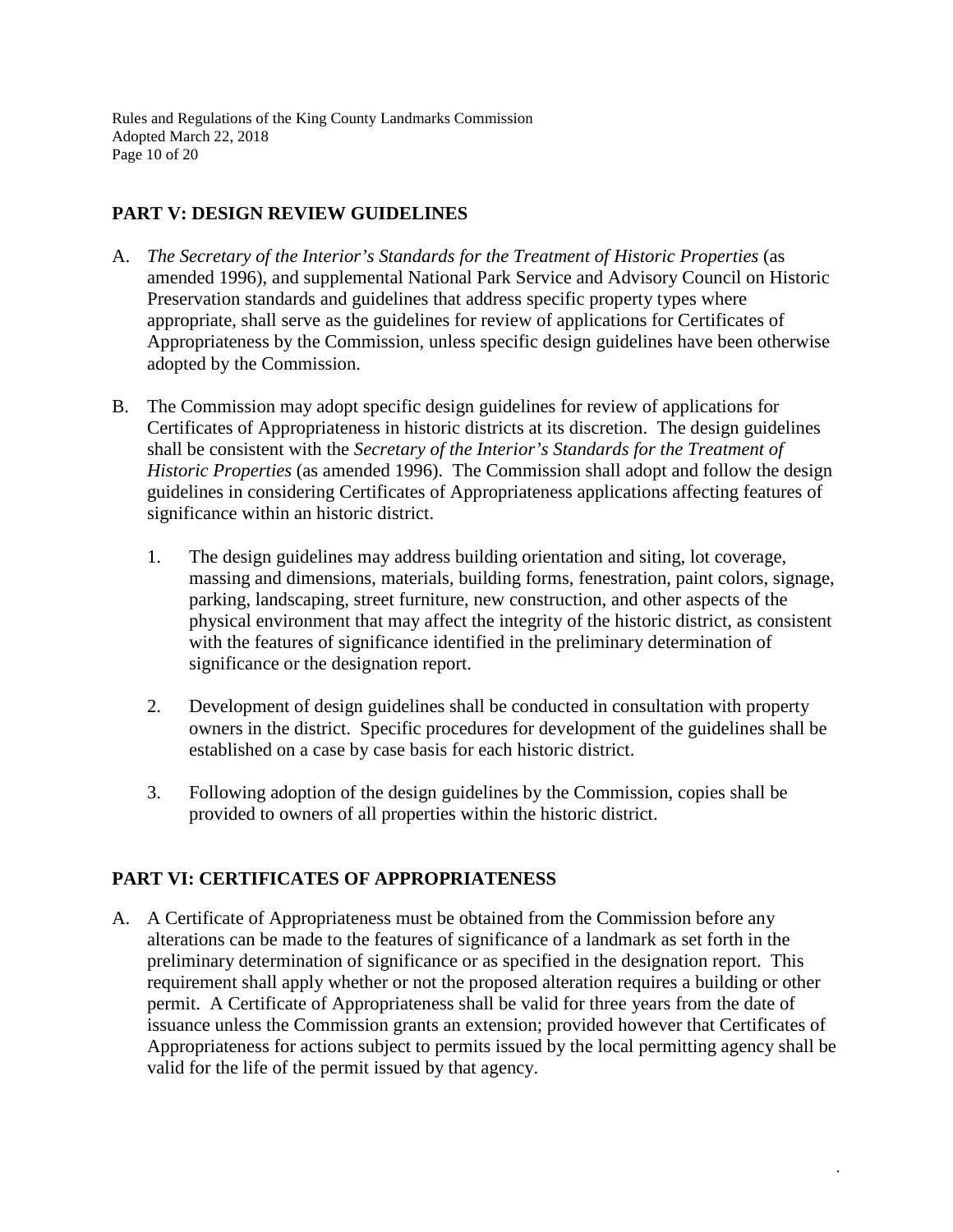Rules and Regulations of the King County Landmarks Commission Adopted March 22, 2018 Page 11 of 20

- B. The review of applications for Certificates of Appropriateness in cities which have established their own design review board pursuant to an interlocal agreement with King County, shall be conducted by the local review board. However, for projects which utilize the King County Landmarks incentive programs (low interest loan program, special valuation, landmark rehabilitation grant program) the Applicant must obtain a Certificate of Appropriateness from the Commission in addition to the local review board. Where incentive programs are involved, design review and issuance of the Certificate may be undertaken independently by both the local design review board and the Commission, through ajoint meeting of both bodies, or the local board may refer the application to the Commission for a decision.
- C. *The Secretary of the Interior's Standards for the Treatment of Historic Properties* (as amended 1996) and supplemental National Park Service and Advisory Council on Historic Preservation standards and guidelines that address specific property types, including but not limited to cultural landscapes, shall serve as the guidelines for review of Certificates of Appropriateness by the Commission, unless specific design guidelines have been otherwise adopted by the Commission.
- D. Ordinary repairs and routine maintenance that do not alter the appearance of a significant feature (and do not utilize substitute materials) do not require a Certificate of Appropriateness. Repairs to or replacement of utility or mechanical systems do not require a Certificate of Appropriateness unless such work will alter a feature of significance.
- E. There are three types of Certificates of Appropriateness: *Type I* for major repairs, in-kind replacement, and restoration work; *Type II* for alterations in appearance, replacement of historic materials or new construction or additions; and, *Type III* for demolition or relocation of a landmark building, object, structure or site. Type III also includes excavations, test boring, site clearing or construction and grading activity on a landmark archaeological site.
- F. Type I Certificates of Appropriateness: Major repairs, in-kind replacement, or restoration of any feature of significance of a landmark property, shall require a Type I Certificate of Appropriateness. Type I Certificates of Appropriateness applications may be approved administratively by the Historic Preservation Officer. Applications for a Type I Certificate of Appropriateness shall be submitted to the Historic Preservation Officer on forms and according to instructions provided by the Historic Preservation Officer, and in accordance with the following provisions:
	- 1. Construction activities which constitute major repairs, in-kind replacement, and restoration include, but are not limited to, the following:
		- a. Repairs (minor repairs are exempted) using the exact same materials and design as the original feature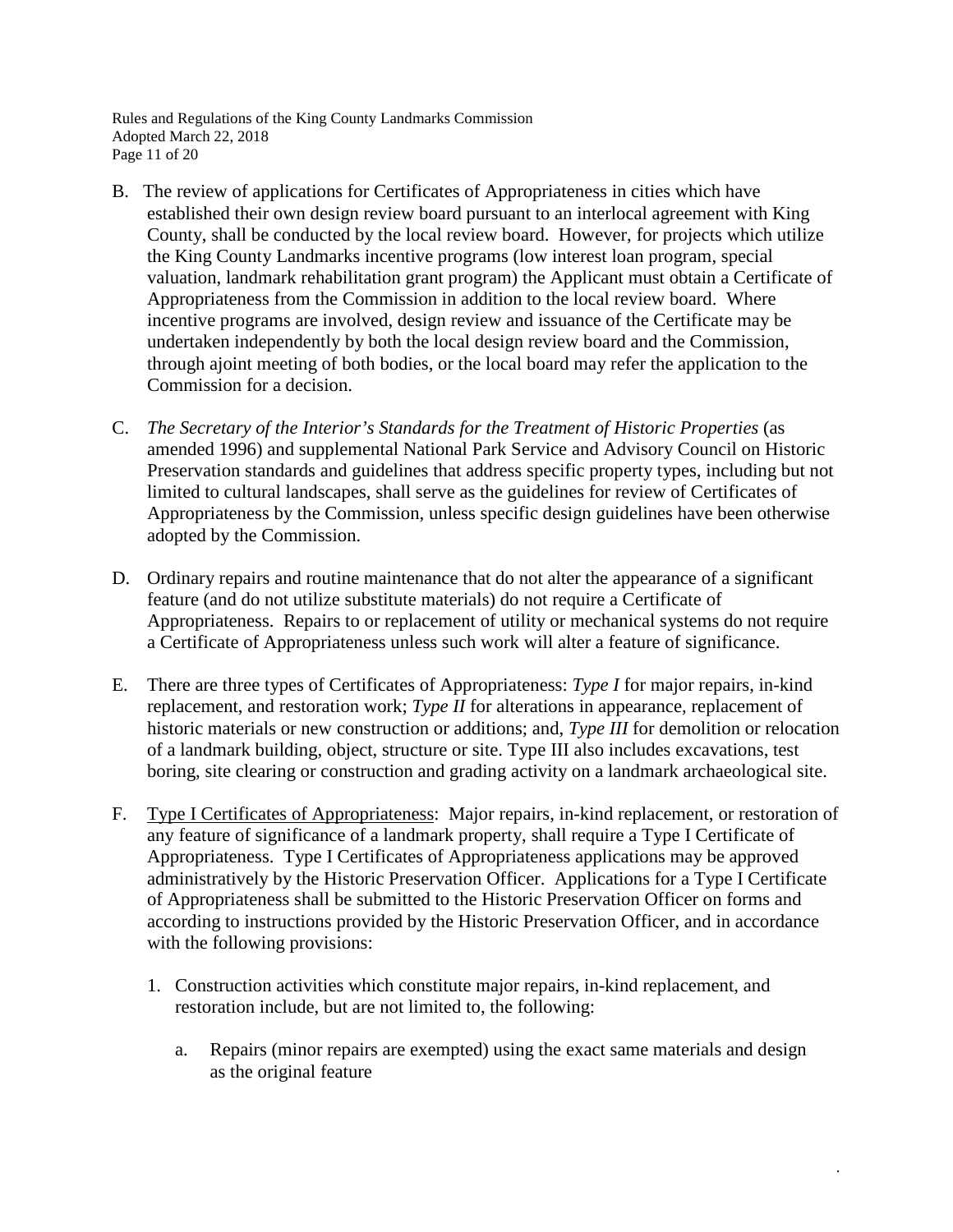Rules and Regulations of the King County Landmarks Commission Adopted March 22, 2018 Page 12 of 20

- b. Repainting using the existing color or the same color that was originally used based on a professional paint analysis
- c. Reroofing using the same type and color of roofing material
- d. Replacement of sidewalks and driveways using the same type and color of materials
- e. Replacement of foundations or major portions thereof, using the same type and color of materials
- f. Replacement of utility systems if features of significance are affected
- 2. A clear photograph or photographs of the portion(s) of the building, object, site or structure that will be affected by the project, project drawings or documents, and a brief written description of the intended work. Samples of proposed paint colors or construction materials for comparison with the existing or the original materials must be submitted with the application.
- 3. The decision of the Historic Preservation Officer on the application shall be made within ten working days from the date on which the Historic Preservation Officer receives the application.
- 4. The Historic Preservation Officer may on his or her own motion refer the application to the Commission for a decision in accordance with the procedures set forth for a Type II Certificate of Appropriateness. The time for a decision of the Commission on the application shall run from the date that the application is referred to the Commission by the Historic Preservation Officer.
- 5. Appeals from the decision of the Historic Preservation Officer regarding the issuance of a Type I Certificate of Appropriateness may be made by an aggrieved person by filing a notice of appeal with the Historic Preservation Officer, specifying the grounds thereof, within five working days after the action appealed from was taken. An appeal stays all legal proceedings in furtherance of the action appealed from. The Commission shall hear the appeal within 45 days after the notice of appeal is received by the Historic Preservation Officer. The Historic Preservation Officer shall give notice of the hearing and due notice to the parties of record. At the hearing before the Commission any party may appear in person or by agent or by an attorney. The Commission shall decide the appeal within 45 days of the hearing. An appeal shall be sustained upon an expressed finding by the Commission that the Historic Preservation Officer's action was based on an error in a material fact or that the decision of the Historic Preservation Officer was based on an error in judgment or conclusion. In exercising its powers the Commission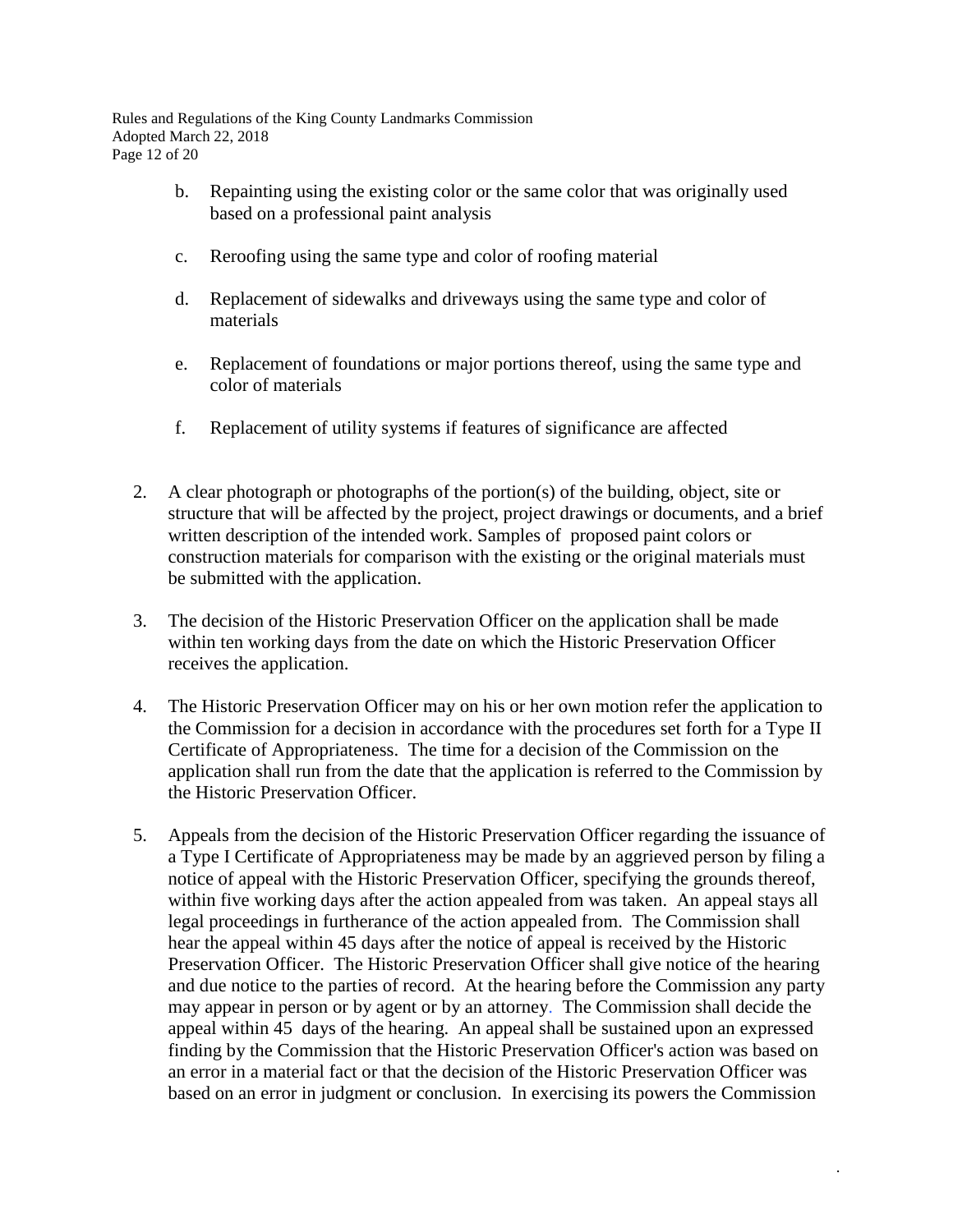Rules and Regulations of the King County Landmarks Commission Adopted March 22, 2018 Page 13 of 20

> may reverse or affirm in whole or in part or may remand to the Historic Preservation Officer with direction.

- G. Type II Certificate of Appropriateness: Alterations in the appearance of a significant feature, the replacement of historic material in a significant feature, additions to a landmark or new construction on a landmark site or in a landmark district, or any excavation of an archaeological site requires a Type II Certificate of Appropriateness. Applications for a Type II Certificate of Appropriateness shall be submitted to the Historic Preservation Officer on forms and according to instructions provided by the Historic Preservation Officer, and in accordance with the following provisions:
	- 1. A clear photograph or photographs of the portion(s) of the property that will be affected by the project, project drawings or documents and a brief written description of the intended work. Samples of paint colors or construction materials for comparison with the existing or the original materials must also be furnished as part of the application.
	- 2. The Certificate of Appropriateness shall be reviewed in accordance with the following criteria:
		- a. The degree to which the proposed project complies with *The Secretary of the Interior's Standards for the Treatment of Historic Properties (as amended 1996)*
		- b. The extent to which the proposed project would adversely affect the features of significance identified in the latest of the preliminary determination of significance, if any, or the designation report
		- c. The reasonableness or lack thereof of the proposed project in light of other alternatives available to achieve the objectives of the owner and the applicant
		- d. The extent to which the proposed project may be necessary to meet the requirements of any other law, statute, ordinance, regulation, code or ordinance
		- e. The extent to which the proposed project is necessary or appropriate to achieving for the owner or applicant a reasonable return on the landmark property taking into consideration factors specified in KCC 20.62.080 and Part VII of these Rules and Regulations and the economic consequences of denial.

.

H. Type III Certificate of Appropriateness: Demolition or relocation of a landmark or a significant feature of a landmark district, excavation of a landmark site, or excavation, test boring, site clearing or construction and grading activity on a landmark archaeological site require a Type III Certificate of Appropriateness.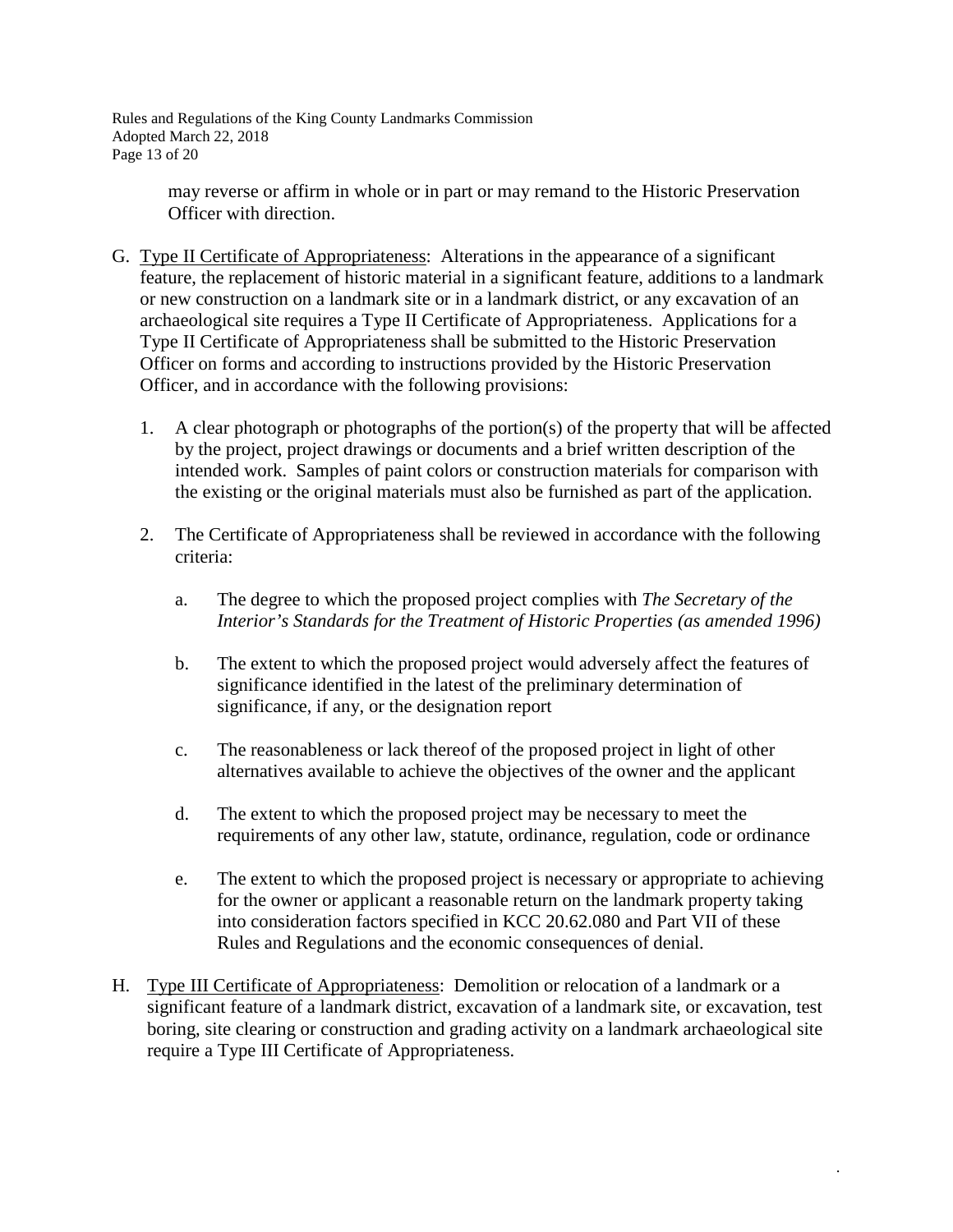Rules and Regulations of the King County Landmarks Commission Adopted March 22, 2018 Page 14 of 20

- 1. Type III Certificates of Appropriateness shall be approved by the Commission only when one or both of the following two conditions have been established pursuant to the following standards and criteria:
	- a. The requested action is required to alleviate a threat to public health and safety; and/or
	- b. The requested action is required to rectify a condition of unreasonable economic return.
- 2. The standards and criteria required in order to establish the existence of the conditions specified in subsection H.1. above shall be as follows:
	- a. Threats to public health and safety. To prove the existence of a threat to public health and safety the applicant must establish and the Commission must find:
		- 1) That a major and imminent threat to public safety exists as demonstrated by an independent analysis and supporting other information
		- 2) That all available alternatives for rectifying the threat have been considered as demonstrated by analysis of all such alternatives
		- 3) That the costs associated with rectifying the threat would create a condition whereby the investments in the project are incapable of earning a reasonable economic return as described in KCC 20.62.080 and Part VII of the Rules and Regulations.
	- b. Unreasonable economic return. To prove the existence of a condition of unreasonable economic return the applicant must establish and the Commission must find that the landmark is incapable of earning a reasonable economic return as described in K.C.C 20.62.080 and Part VII of these Rules and Regulations.
- I. Application for a Certificate of Appropriateness may be made by filing an application with the Historic Preservation Officer on forms provided by the Commission, or by filing with the Director of the Department of Development and Environmental Services an application for a permit to make alterations or significant changes for which a Certificate of Appropriateness is required.. The application for a Certificate of Appropriateness shall include all information and materials deemed necessary by the Commission. The Commission may consider or issue a Certificate of Appropriateness without the submission of final drawings, plans and specification.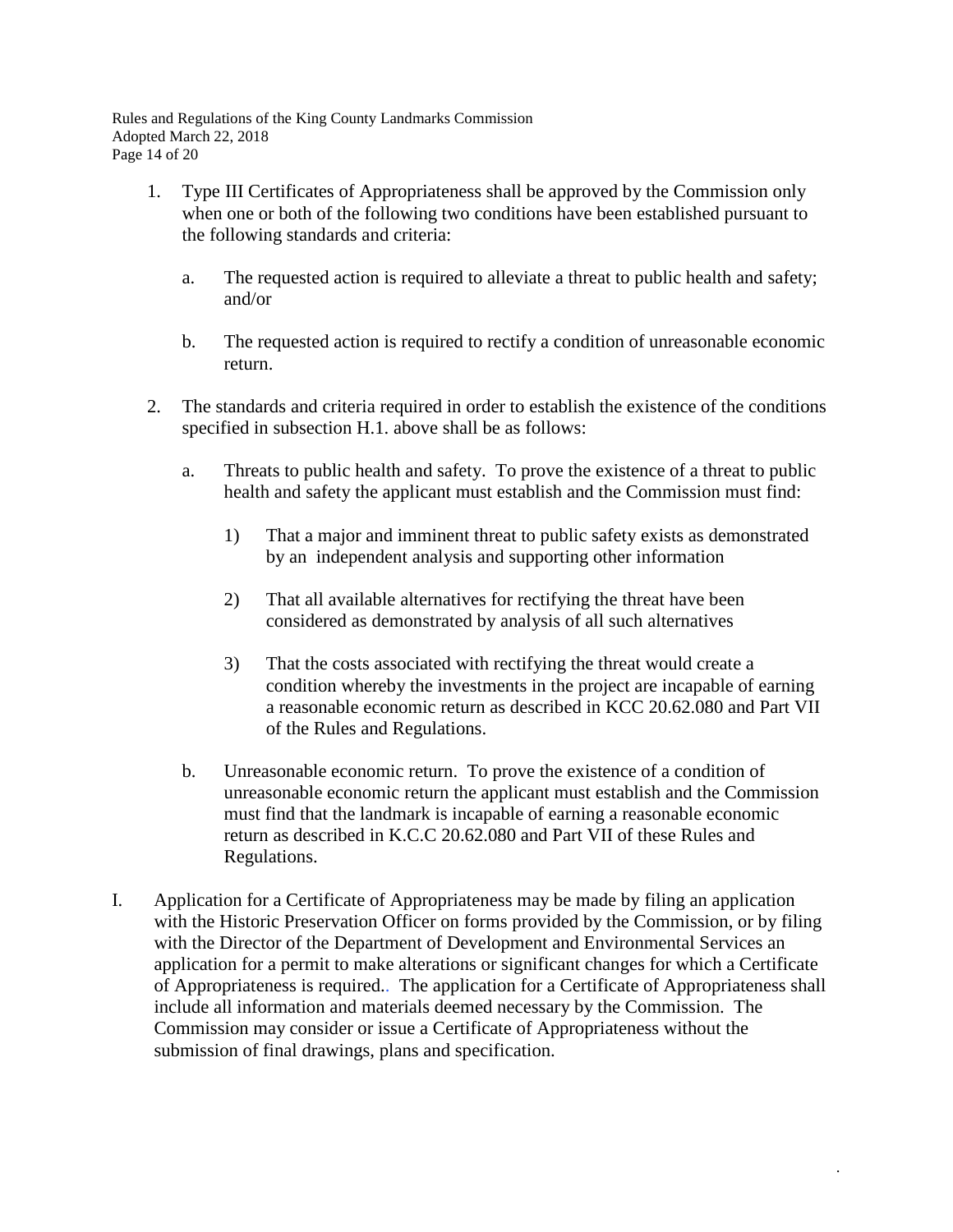Rules and Regulations of the King County Landmarks Commission Adopted March 22, 2018 Page 15 of 20

- J. Applications for a permit to make alterations or significant changes referred to the Historic Preservation Officer by the Director of the Department of Development and Environmental Services pursuant to KCC 20.62.070 shall be deemed an application for a Certificate of Appropriateness.
- K. Upon receipt of a complete application for a Type II Certificate of Appropriateness, the Historic Preservation Officer shall refer the application to the Design Review Committee for consideration at its next regular meeting. The owner and/or applicant and any interested person of record shall be provided with the agenda and invited to participate in the meeting. At the meeting the Committee shall review the application according to the criteria contained in Section G.2 of this Part and prepare a formal recommendation that shall be presented to the Commission at its next regular meeting.
- L. No hearing shall be required for a Type II Certificate of Appropriateness if the Commission and the owner and the applicant, if the applicant is not the owner, agree in writing to a stipulated Certificate of Appropriateness approving the requested alterations or changes or modifications thereof. If the Commission approves a Certificate of Appropriateness application, such Certificate shall be issued forthwith and the Historic Preservation Officer shall promptly file a copy of such Certificate with the Director of the Department of Development and Environmental Services. If necessary, within 45 calendar days after the filing of an application for Certificate of Appropriateness with the Commission or referral of an application to the Commission by the Director of the Department of Development and Environmental Services, the Commission shall hold a public hearing thereon. The Historic Preservation Officer shall mail notice of the hearing to the owner and interested persons of record not less than ten (10) calendar days before the date of the hearing.
- M. After the Commission has commenced proceedings for the consideration of any application for a Certificate of Appropriateness by giving notice of a hearing pursuant to Section L. of this Part, no other application for the same or a similar alteration or significant change may be made until such proceedings and all administrative appeals therefrom pursuant to KCC 20.62 or this Part VI have been concluded.
- N. At the public hearing on an application for a Certificate of Appropriateness the Commission shall, when requested by the property owner, consider evidence of the economic impact on the owner of the denial or partial denial of a Certificate. In no case may a Certificate be denied, in whole or in part, when it is established that the denial or partial denial will, when available incentives are utilized, deprive the owner of a reasonable economic use of the landmark, and there is no available alternative which has less impact on the features of significance specified in the preliminary determination of significance or the designation report.
- O. If the Commission denies the application for a Certificate of Appropriateness, in whole or in part, it shall promptly notify the owner, the person submitting the application and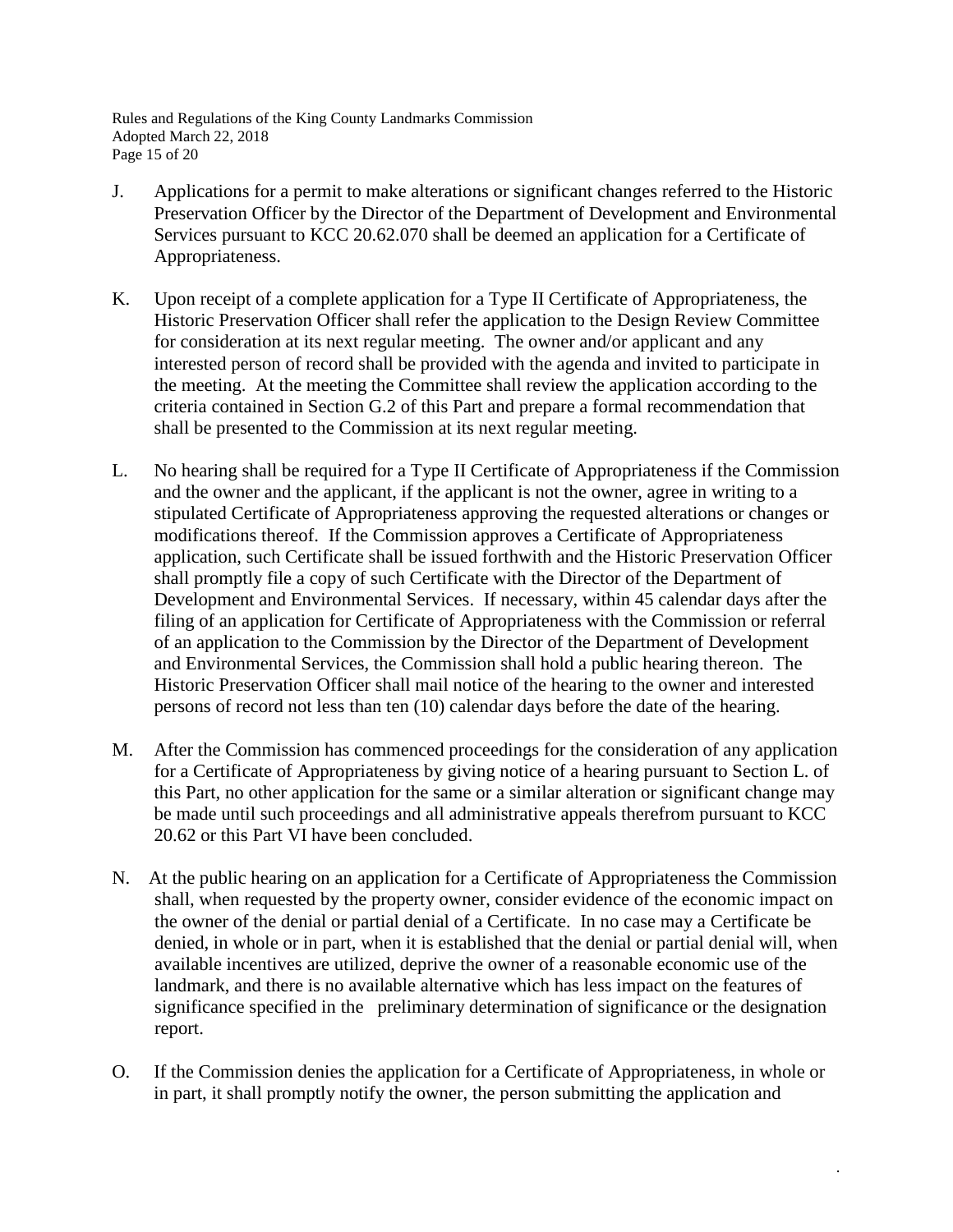Rules and Regulations of the King County Landmarks Commission Adopted March 22, 2018 Page 16 of 20

interested persons of record setting forth the reasons why approval of the application is not warranted.

P. Any interested person of record may appeal the approval or denial of a Certificate of Appropriateness application as provided in KCC 20.62.090.

## **PART VII: EVALUATION OF ECONOMIC IMPACT**

- A. At the public hearing on an application for a Certificate of Appropriateness the Commission shall, when requested by the property owner, consider evidence of the economic impact on the owner of the denial or partial denial of a Certificate of Appropriateness. In no case may a Certificate be denied, in whole or in part, when it is established that the denial or partial denial will, when available incentives are utilized, deprive the owner of a reasonable economic use of the landmark, and there is no viable and reasonable alternative which would have less impact on the features of significance specified in the preliminary determination of significance or the designation report.
- B. In considering what constitutes an unreasonable economic return, the Commission shall consider the property owners reasonable expectations of economic return on the property, including the following:
	- 1. The owner's knowledge of the preliminary determination of significance or the landmark designation at the time of acquisition, or whether the property was designated subsequent to acquisition. Owners are presumed to have constructive notice of preliminary determinations and designations of landmarks filed with the Division of Records and Elections and of zoning codes affecting the property and indicating its historic significance.
	- 2. Whether the landmark was purchased for use or for investment.
		- a. If the landmark was purchased for use (e.g. as a residence or for business use), does the landmark designation interfere with the property's intended use.
		- b. If the landmark was purchased as an investment (e.g. rental income) does the landmark designation adversely affect the return on the investment considering alternatives and incentives available to the owner.
- C. To prove the existence of a condition of unreasonable economic return, the applicant must establish and the Commission must find, both of the following:
	- 1. The landmark is incapable of earning a reasonable economic return without making the alterations or significant changes proposed. This finding shall be made by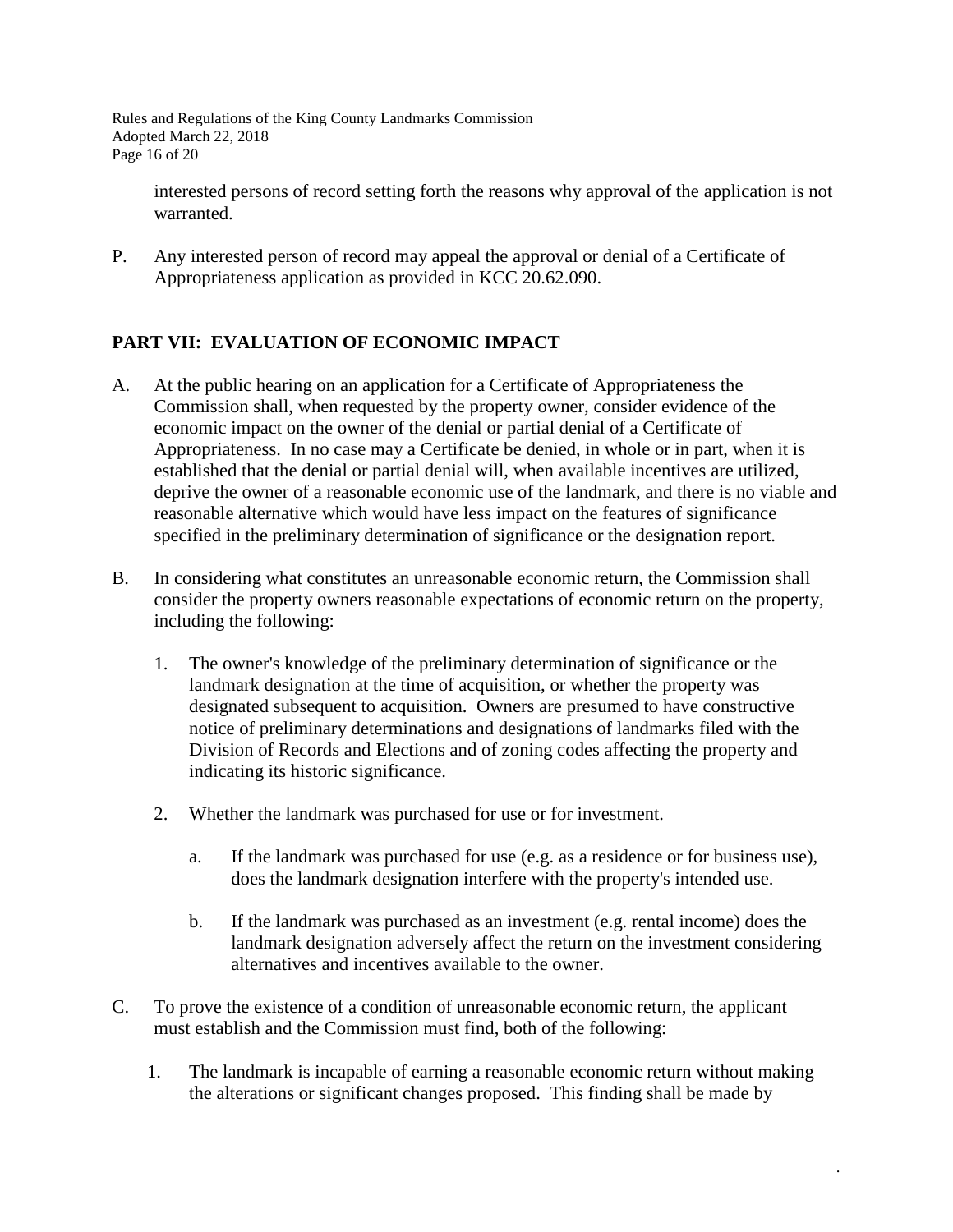Rules and Regulations of the King County Landmarks Commission Adopted March 22, 2018 Page 17 of 20

> considering and the applicant shall submit to the Commission evidence establishing each of the following factors:

- a. The current level of economic return on the property as considered in relation to the following:
	- 1) The amount paid for the landmark, the date of purchase, and party from whom purchased, including a description of the relationship, if any, between the owner and the person from whom the property was purchased.
	- 2) The annual gross and net income, if any, from the landmark for the previous five years; itemized operating and maintenance expenses for the previous five years; and depreciation deduction and annual cash flow before and after debt service, if any, during the same period.
	- 3) Remaining balance on any mortgage or other financing secured by the landmark and annual debt service, if any, during the prior five years.
	- 4) The remaining balance on any mortgage or other financing secured by the landmark and annual debt service, if any, during the same period.
	- 5) Real estate taxes for the previous four years and assessed value of the landmark according to the two most recent assessed valuations.
	- 6) All appraisals obtained within the previous three years by the owner in connection with the purchase, financing or ownership of the landmark and all other applicable appraisals to the extent available.
	- 7) The fair market value of the landmark immediately prior to its designation and the fair market value of the landmark at the time the Certificate of Appropriateness application is filed.
	- 8) Form of ownership or operation of the landmark whether sole proprietorship, for profit or not-for-profit corporation, limited partnership, joint venture, or other.
	- 9) Any state or federal income tax returns on or relating to the landmark for the past two years.
- b. That landmark is not marketable or able to be sold or leased when listed. The sales price or rent asked and offers received, if any, sale or rent, price asked, and offers received if any within the previous two years, including testimony and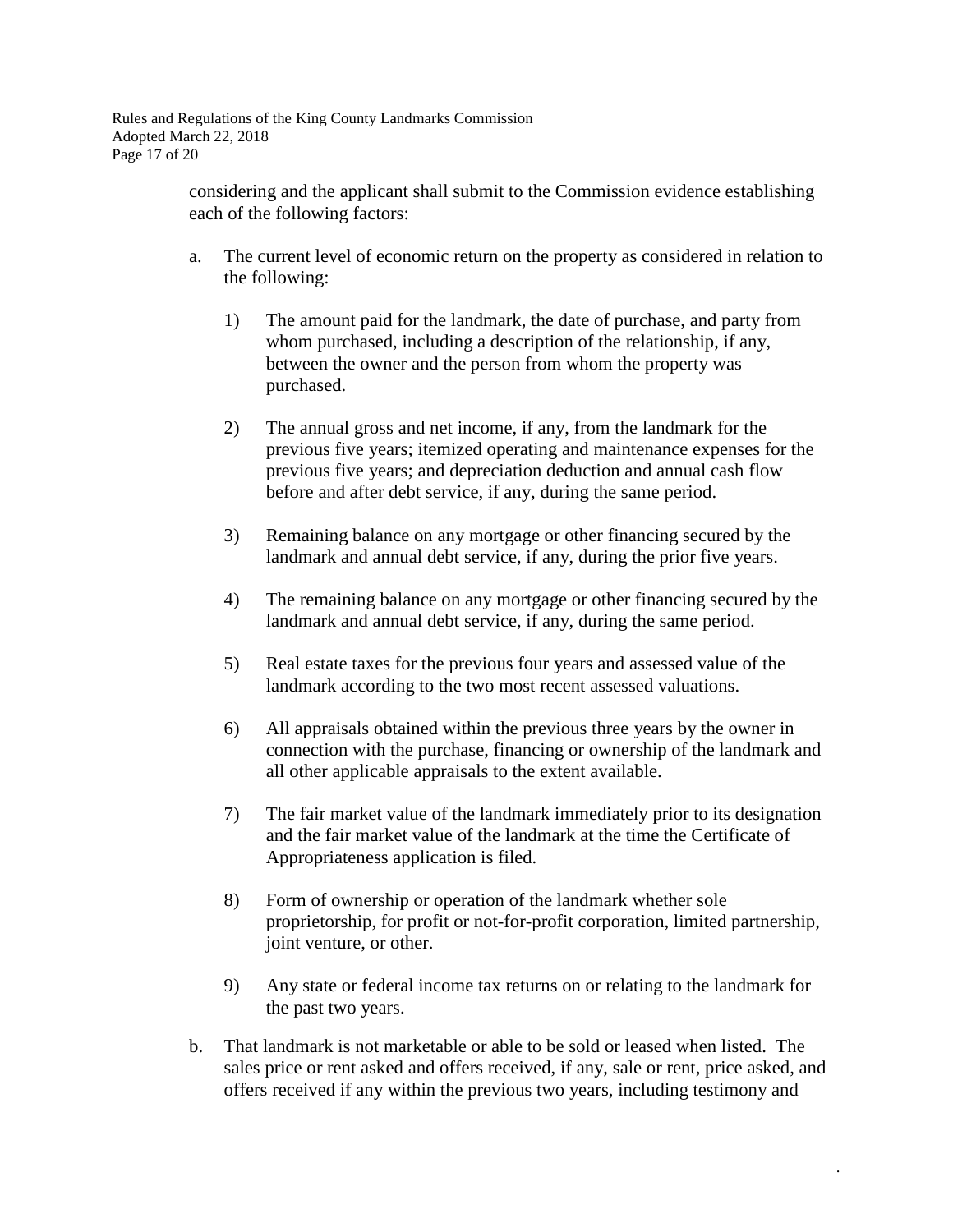relevant documents shall be submitted by the property owner. The following shall also be considered:

- 1) Any real estate broker or firm engaged to sell or lease the landmark.
- 2) Reasonableness of the price or rent sought by the owner.
- 3) Any advertisements placed for the sale or lease of the landmark.
- c. The infeasibility of alternative uses that can earn a reasonable economic return for the landmark as considered in relation to the following:
	- 1) A report from a licensed engineer or architect with experience in rehabilitation/restoration as to the structural soundness of the landmark and its suitability for rehabilitation/restoration.
	- 2) Estimates of the cost of the proposed alteration or significant change and an estimate of any additional cost that would be incurred to comply with the recommendation and decision of the Commission concerning the appropriateness of the proposed alteration or significant change.
	- 3) Estimated market value of the landmark in the current condition after completion of the proposed alteration; and, in the case of proposed demolition, after renovation of the landmark for continued use.
	- 4) In the case of proposed demolition, the testimony of an architect, developer, real estate consultant, appraiser or other real estate professional experienced in rehabilitation as to the economic feasibility of rehabilitation/restoration of historic buildings or reuse of the landmark.
	- 5) The infeasibility of new construction around, above, or below the existing landmark.

- d. Potential economic incentives and/or funding available to the owner through federal, state, county, city or private programs.
- 2. The owner has the present intent and the secured financial ability, demonstrated by appropriate documentary evidence, to complete the alteration or significant change. In the case of demolition or relocation of the landmark, the owner has the present intent and secured financial ability, demonstrated by appropriate documentary evidence to complete the building or structure proposed to replace the landmark.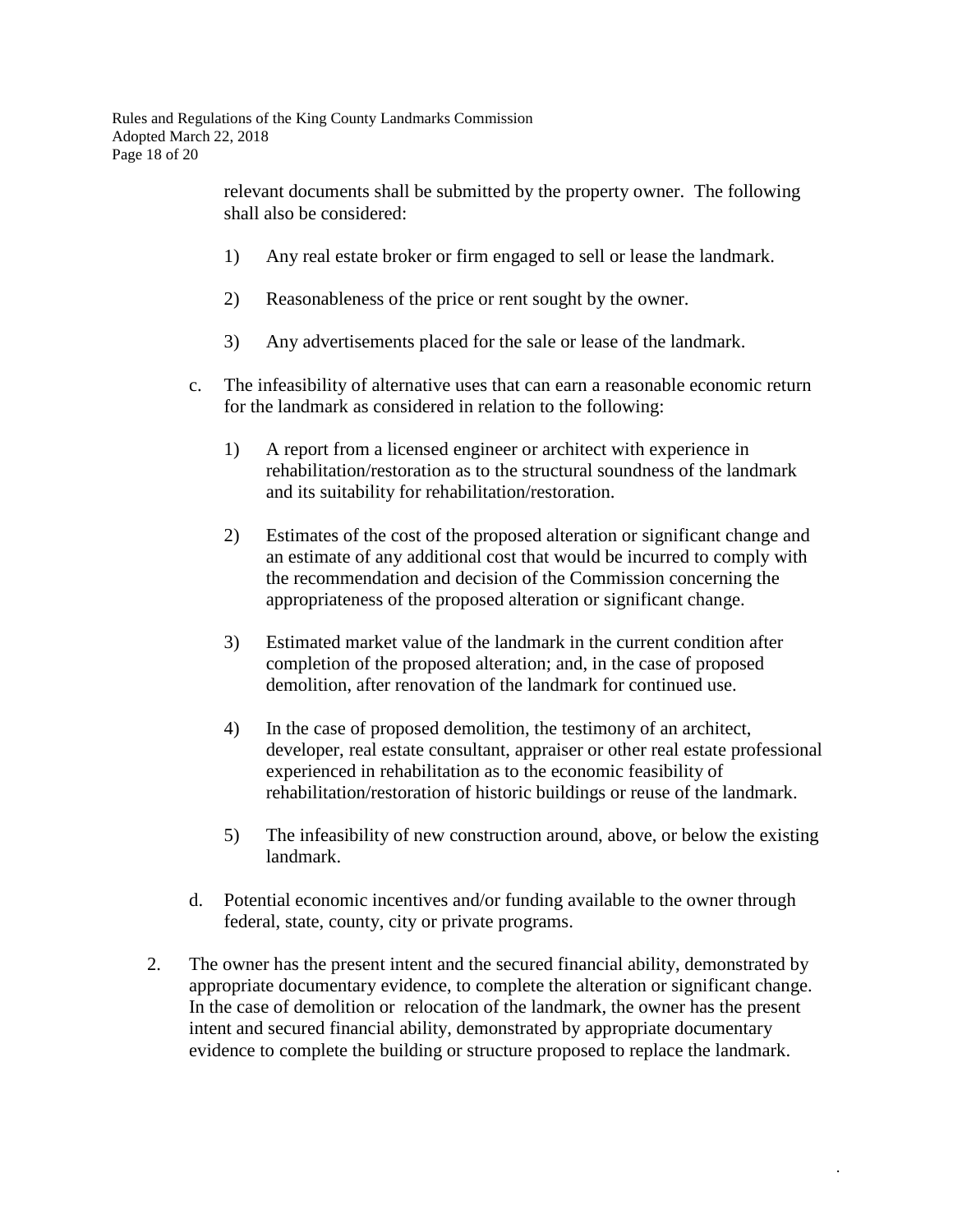Rules and Regulations of the King County Landmarks Commission Adopted March 22, 2018 Page 19 of 20

- D. Upon reasonable notice to the owner, the Commission may appoint an expert or experts to provide advice and/or testimony concerning the value of the property, the availability of incentives and the economic impacts of approval, denial or partial denial of a Certificate of Appropriateness.
- E. Any economic impact caused intentionally or by willful neglect shall not constitute a basis for granting a Certificate of Appropriateness.

## **PART VIII: INCENTIVE PROGRAMS FOR LANDMARK PROPERTY OWNERS**

- A. This Part incorporates by reference the King County Administrative Policies and Procedures entitled "Regulations for Historic Preservation Special Tax Valuation." (KCC 20.62.140)
- B. All King County landmarks and landmarks located in cities which are designated and protected pursuant to KCC 20.62 shall be eligible for Special Valuation as set forth in Chapter 221, 1986 Laws of Washington and chapter 84.26 RCW and 254.20 WAC. The Commission shall act as the "Local Review Board" for the purposes of this program pursuant to KCC 20.62.140.
- C. All landmark rehabilitation projects that may utilize any of the incentive programs (including but not limited to Special Valuation for Historic Properties; Current Use Taxation; Landmark Rehabilitation Grants; and Landmark Loan Program) offered through or adjunct to the King County Historic Preservation Program must be reviewed and approved by the Commission and receive a Certificate of Appropriateness pursuant to the procedures contained in Part VI of these Rules and Regulations.

### **PART IX: APPEALS AND RECONSIDERATION**

- A. Appeal. Any person aggrieved by a decision of the Commission designating or rejecting, in whole or in part, a landmark nomination, or issuing or denying, in whole or in part, a Type II or III Certificate of Appropriateness may, within 35 calendar days of mailing of notice of any such action appeal such decision to the King County Council. Written notice of appeal shall be filed with the Historic Preservation Officer and the Clerk of the Council and shall be accompanied by a statement setting forth the grounds of the appeal, supporting documents and argument.
- B. Reconsideration by the Commission. Any person aggrieved by a decision of the Commission designating or rejecting, in whole or in part, a nomination for designation of a landmark or issuing or denying, in whole or in part, a Certificate of Appropriateness may, within 20 calendar days of mailing of notice of any decision, petition the